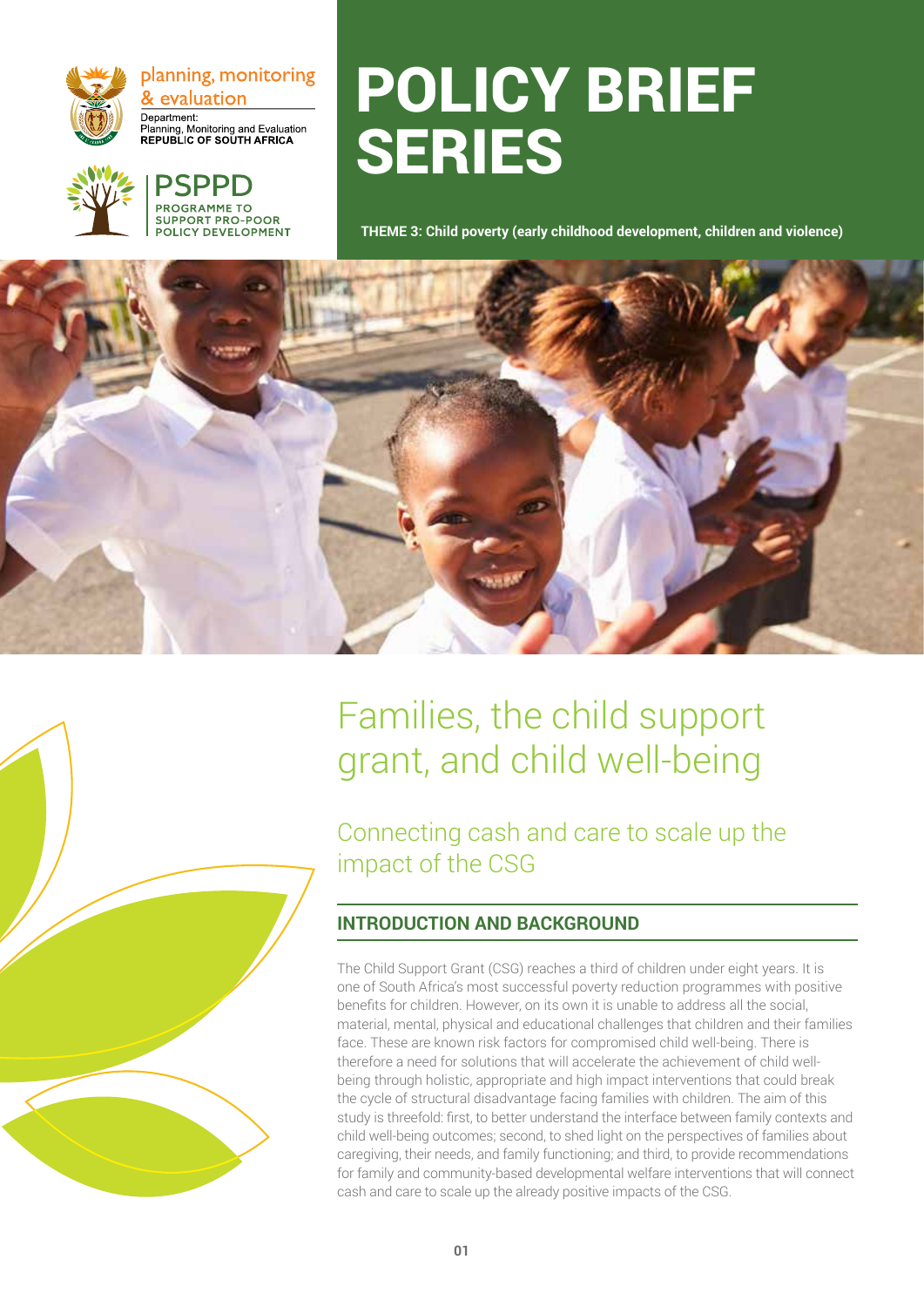### **Child well-being**

The dimensions of social, material, mental, physical, and educational well-being together make up what we understand to be child well-being.

These dimensions are interconnected, with the one reinforcing the other so that the overall effects are cumulative in the long term.

This was a mixed methods study combining statistical data from the National Income Dynamics Survey (NIDS) Wave 1 (2008) and qualitative data from focus groups in an urban and a rural area. The analysis was guided by a social development model of child and family well-being which was devised for this purpose.

In this study, we conceptualised child well-being as influenced by the following factors: family structure, family functioning, social and community organisation, and financial capabilities. This is depicted in the **Social Development Model of Child and Family Well-being** as follows:



#### **Family structure**

- The most common family structure of the CSG household was a single-parent family, with adult relatives (34%).
- Fewer children lived in households with both parents and relatives (26%).
- Large numbers of children continue to live apart from both biological parents (29%), but lived with relatives.

#### **Access to social support and community**

- A positive finding was that 77% of caregivers had another family member to assist them with the care of the children. This confirms the importance of other adults engaged in the care of children.
- Children are growing up in communities that had a medium level of social and community organisation. This means that there is a fair level of participation of caregivers in social groups, that they have some access to support from neighbours, perceive themselves to be fairly safe, that there was some trust in their neighbours, and that they enjoyed moderate living conditions, such as access to basic services, although they lacked adequate housing.

#### **Family types**

- Nuclear / extended
- With / without relatives
- relatives
- With / without biological parents

## **KEY FINDINGS**

#### **What do we know about the children and their families?**

- A third of children under eight years received a CSG. They were more likely to be African and Coloured, and more than half lived in a Tribal Authority Area. Children under the age of one have the least access to the CSG. Slightly more boys than girls received the CSG.
- CSG households were larger (6.86) than the national average of 3.6 people.

#### **Caregiver characteristics and mental health**

- Caregivers were almost all women (97%) and had a secondary education. They were largely unemployed (87%), and one in two caregivers lived in households where no one was employed.
- Two-thirds of caregivers had good mental health. A third were at risk of depression, which was more marked when they had lower levels of education and lower income.
- Of the caregivers, 7 out of 10 were the biological parents of the child and lived with the child, while 20% were grandmothers.
- Father absence was high, with threequarters of fathers not present.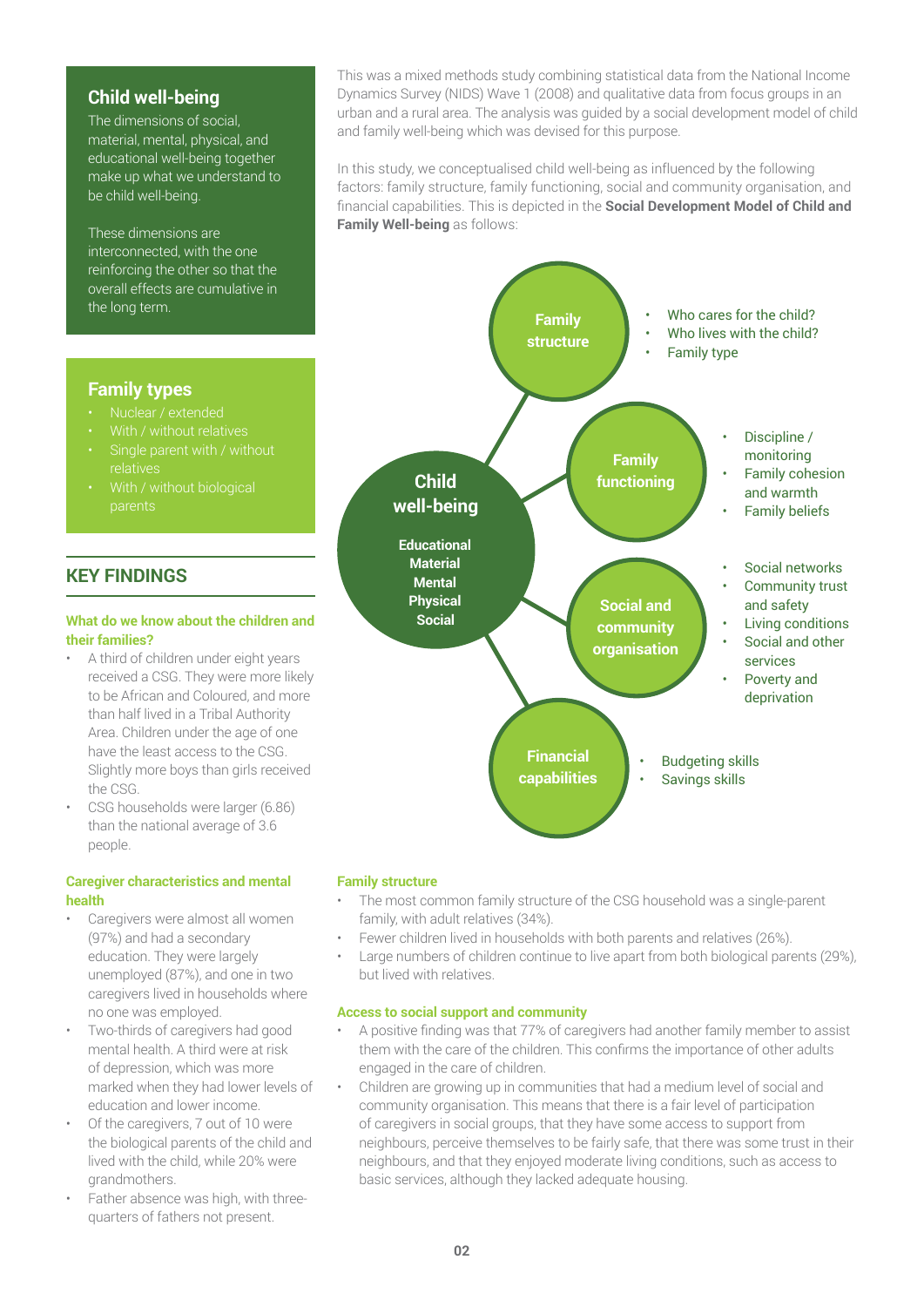#### **Child well-being outcomes**

#### *Education, health and food security*

- Most children of school-going age (92%) were in school and 4 out of 10 children aged 3-5 years were in a child care facility (CCF). Enrolments CCF were lower in rural areas.
- Two-thirds of caregivers had positive perceptions of the health of the child in their care. This was confirmed by anthropometric measurements of the children.
- Most children under the age of five had normal weight-forheight1 (82%) and weight-for-age<sup>2</sup> (91%). Children aged 5-7 years had normal Body Mass Index (BMI) measurements (88%).
- However, 17% of children aged 0-5 years were moderately stunted, and 9% were severely stunted<sup>3</sup>.
- A total of 4 out of 10 children experienced hunger and 47% of caregivers said food was scarce.

#### *Income poverty and living standards*

- The mean per capita monthly income in this sample was R394.21 per month. This is below the lower bound poverty line of the same year (2008), which was R515 per month. In all households per capita income fell below the upper bound poverty line which was R949 per month in 2008. Rural areas were poorer and had larger households.
- Half of the children lived in households with medium living standards. This means that they had access to three out of the five services that made up the living standards measure in the study (dwelling type, access to basic services, water, refuse removal, and electricity).
- Half of parents who lived apart from their children did not contribute financially to the child's upbringing; 10% more mothers contributed than fathers.
- Caregivers had some knowledge of basic financial management, but welcomed additional skills to improve financial capabilities.

#### **Factors influencing child well-being**

The findings clearly show which predictors are associated with weight- and height-for-age and perceptions of child health. This was found to occur via the increased access to food, and underscores the important role that the CSG plays in enhancing food security and ensuring child well-being.

The findings were different for rural and urban areas and provide some pointers for intervention. In rural areas, larger households are more likely to need additional food security interventions, while in urban areas, caregiver depression had a significant effect on lower levels of child well-being, although other predictors such as income and living standards were also important. The education of the caregiver was also positively associated with having the children in her care aged 3-5 years enrolled in a CCF.

- <sup>1</sup> Weight-for-height is a measurement to determine wasting. Wasting in children is a symptom of acute undernutrition, usually due to insufficient food intake, or sometimes the presence of infectious diseases, especially diarrhoea (WHO, 2010).
- <sup>2</sup> Weight-for-age determines if a child is under-or over-weight. Both have serious health consequences (WHO, 2010).
- <sup>3</sup> Height-for-age will determine levels of stunting, which is a consequence of long-term nutritional deprivation, and often results in delayed mental development, poor school performance and reduced cognitive capacity (WHO, 2010).

#### **How did we do the research?**

1. We analysed the 2008 NIDS Wave 1 data to develop a profile of CSG beneficiary children under eight years and their families. The factors that influence child well-being were identified statistically, as well as the relations between them. A national sample of 3 132 children was drawn.

We used two outcome variables:

- Child education (enrolment in a child care facility for children aged 3-5 years; and in school for children aged 6-7 years).
- Child health (caregiver's perception of child's health, as well as measured and objective anthropometric measurements).
- 2. We ran six focus groups consisting of CSG primary caregivers in a rural and urban site in South Africa to find out what they think about family functioning, social and community relationships, and how these relate to child well-being.

**For more detail on the methodology that was used, please see the full report: http://psppdknowledgerepository.org/ search/adsearch/send/37-grantee-research/472**

Emotional well-being of the caregiver was correlated with higher household income i.e. the economic circumstances of her household and higher education levels of the caregiver. In summary, having a relative in a household, presumably to assist with child care and the provision of social support, a higher living standard (access to basic services and shelter), higher income, good caregiver mental health, and a positive view of the health of the caregiver, were protective factors. Higher levels of caregiver education were also positively associated with higher household income and CCF enrolment of the child. There was no relationship between family structure and child well-being outcomes except in rural areas where perceived child health was associated with living in a two-parent family.

#### **Caregiver perspectives on families and care**

- The qualitative data suggests that primary caregivers had a sound knowledge of the emotional and social care needs of the children growing up under difficult circumstances.
- The need for knowledge and skills in alternative styles of discipline featured prominently as a way to more effectively manage the behaviour of children, reduce harsh disciplinary practices, and build on positive parenting strategies that exist.
- Very high rates of depressive symptomatology, which could have a negative impact on child well-being, were evident in the qualitative data. This is an important theme emerging from the study, which was confirmed in both the qualitative and quantitative data.
- Challenges with the monitoring and supervision of children were directly related to poor living conditions, overcrowding, poverty, and a lack of safe play areas in communities.
- Changing social relations in neighbourhoods due to the erosion of trust and high rates of crime, violence, and drug use, worked against the spirit of Ubuntu in communities. Participants perceived communities to have mixed value as a source of social support.
- The more social problems there were in communities, the harder it was to maintain a network of social support.